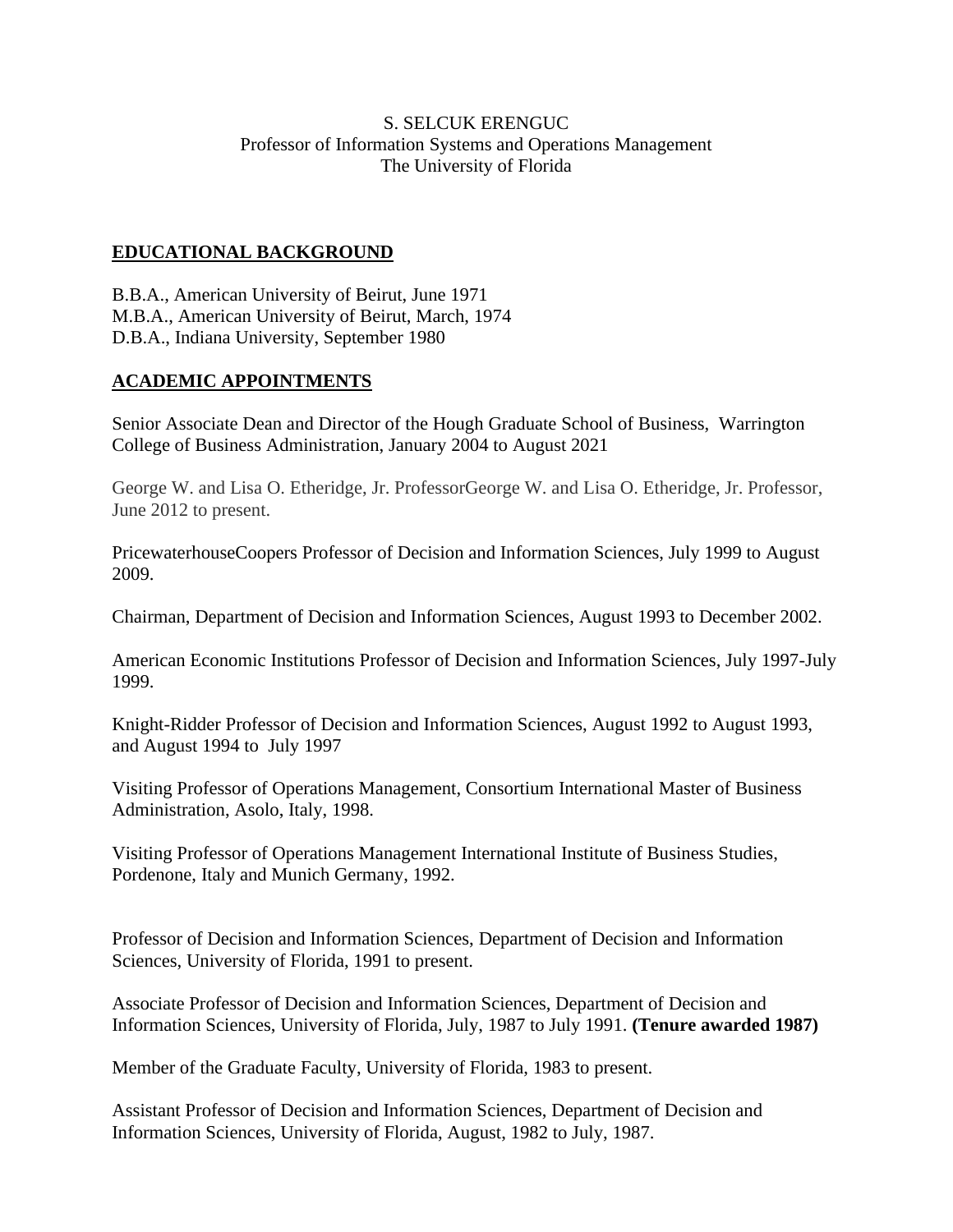Assistant Professor of Management Science, Academic Faculty of Management Sciences, The Ohio State University, Columbus, Ohio, September, 1981 to July, 1982.

Visiting Assistant Professor of Quantitative Business Analysis, Department of Quantitative Business Analysis, Indiana University, Bloomington, Indiana, August 1980 to June 1981.

Part-time Lecturer of Quantitative Business Analysis, Department of Quantitative Business Analysis, Indiana University, Bloomington, Indiana, August, 1979 to May, 1980.

Associate Instructor of Quantitative Business Analysis, Department of Quantitative Business Analysis, Indiana University, Bloomington, Indiana, August, 1978 to May, 1979.

Lecturer of Statistics, Academy of Commercial and Economic Sciences, Adana, Turkey, March, 1973 to December, 1976.

# **TEACHING**

### **Taught Courses in the Following Areas:**

Manufacturing Planning and Control, Mathematical Programming, Production and Operations Management, Project Management, Simulation, Supply Chain Management, Statistics.

### **Dissertation Committees Served on:**

Served as chair, co-chair or committee member on more than 50 dissertation committees, most of which were either in Business Administration or Industrial and Systems Engineering.

## **PUBLICATIONS**

### **Publications in Refereed Journals:**

"Some Branch-and-Bound Procedures for Fixed-Cost Transportation Problems," Naval Research Logistics Quarterly, Vol. 31, No. 1, March, 1984, pp. 145-154. (with A.V. Cabot)

"A Non-Dual Approach to Sensitivity Analysis - The Right-Hand-Side Case," Decision Sciences, Vol. 16, No. 2, Spring, 1985, pp. 223-229. (with H. R. Fogler and A. Majthay)

"An Algorithm for Solving a Structured Class of Linear Programming Problems," Operations Research Letters, Vol. 4, No. 6, April, 1986, pp. 293-299.

"The Interactive Fixed Charge Linear Programming Problem," Naval Research Logistics Quarterly, Vol. 33, No. 2, May, 1986, pp. 157-177. (with H. P. Benson)

"Improved Penalties for Fixed Cost Linear Programs Using Lagrangean Relaxation," Management Science, Vol. 32, No. 7, July, 1986, pp. 856-869. (with A.V. Cabot)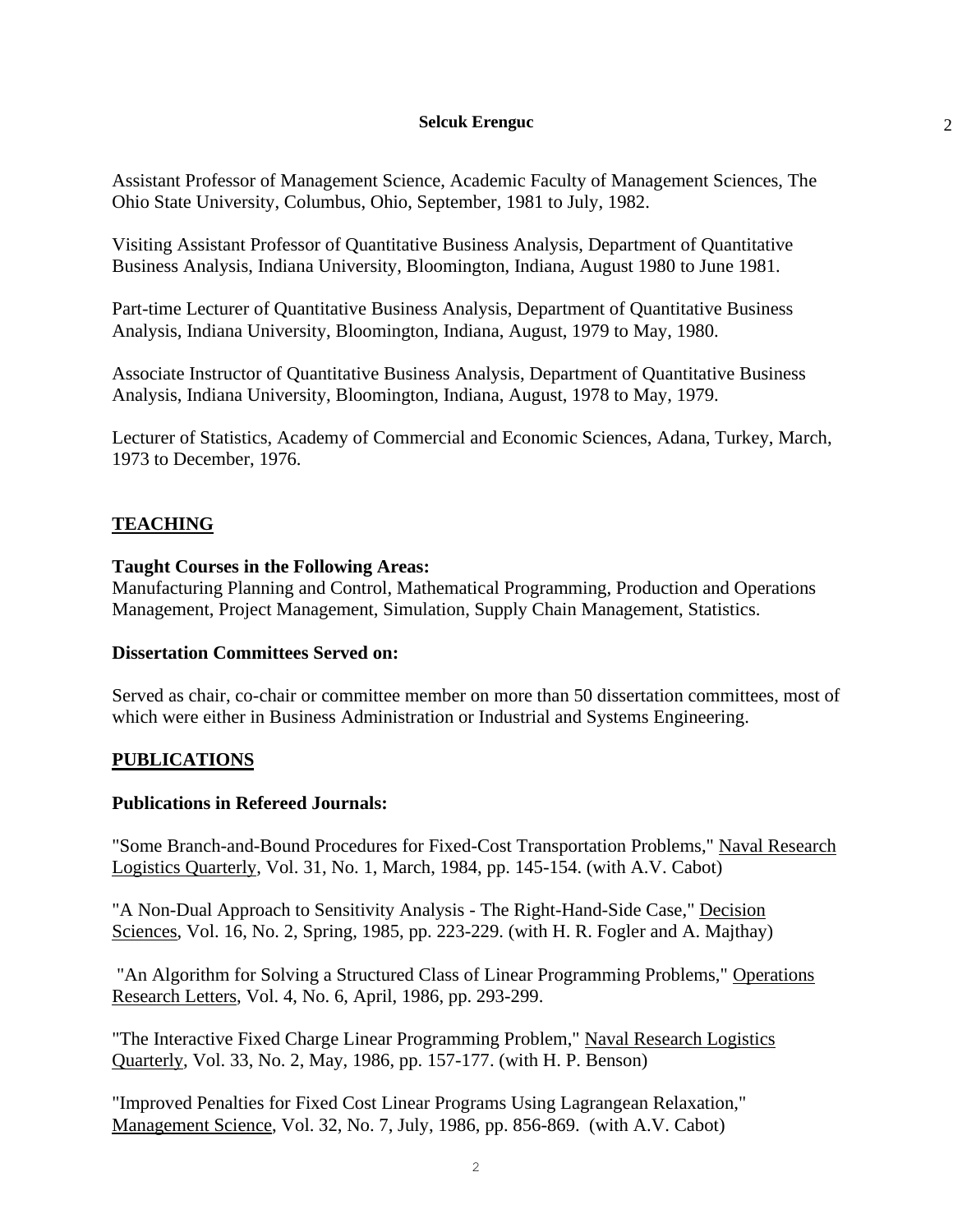3

"On the Weighted Selection Algorithm for Certain Linear Programs with Nested Constraint Coefficients," Operations Research, Vol. 34, No. 4, July-August, 1986, pp. 650-653. (with H. P. Benson)

"A Branch and Bound Algorithm for Solving a Class of Nonlinear Integer Programming Problems," Naval Research Logistics Quarterly, Vol. 33, No. 4, November, 1986, pp. 559-567. (with A.V. Cabot)

"A Branch and Bound Algorithm for a Single-Item Multi-Source Dynamic Lot Sizing Problem with Capacity Constraints," IIE Transactions, Vol. 19, No. 1, March, 1987, pp. 73-80. (with S. Tufekci)

"Multiproduct Dynamic Lot-Sizing Model with Coordinated Replenishments," Naval Research Logistics, Vol. 35, No. 1, February, 1988, pp. 1-22.

"A Transportation Type Aggregate Production Model with Bounds on Inventory and Backordering," European Journal of Operational Research, Vol. 35, No. 3, June, 1988, pp. 414- 425. (with S. Tufekci)

"Using Convex Envelopes to Solve the Interactive Fixed-Charge Linear Programming Problem," Journal of Optimization Theory and Applications, Vol., 59, No. 2, November, 1988, pp. 223- 246. (with H. P. Benson)

"Multi-Item Inventory Models with Co-ordinated Replenishments: A Survey," International Journal of Operations and Production Management, Vol. 8, No. 1, 1988, pp. 63-73. Also reprinted in Operations Management Bibliographies and Reviews Vol. 14, No. 2, 1988, pp. 5-15. (with Y. Aksoy)

"On the Joint Lot-Sizing Problem with Zero Setup Costs," Decision Sciences, Vol. 20, No. 4, Fall, 1989, pp. 669-676. (with H. M. Mercan)

"A Multifamily Dynamic Lot-Sizing Model with Coordinated Replenishments," Naval Research Logistics, Vol. 37, No. 4, August, 1990, pp. 539-558. (with H. M. Mercan)

"An Algorithm for Concave Integer Minimization over a Polyhedron," Naval Research Logistics, Vol. 37, No. 4, August, 1990, pp. 515-525. (with H. P. Benson)

"Minimizing Misclassifications in Linear Discriminant Analysis," Decision Sciences, Vol. 21, No. 1, Winter, 1990, pp. 63-85. (with G. J. Koehler)

"A Branch and Bound Algorithm for a Single Item Nonconvex Dynamic Lot Sizing Problem with Capacity Constraints," Computers and Operations Research, Vol. 17, No. 2, 1990, pp. 199- 210. (with Y. Aksoy)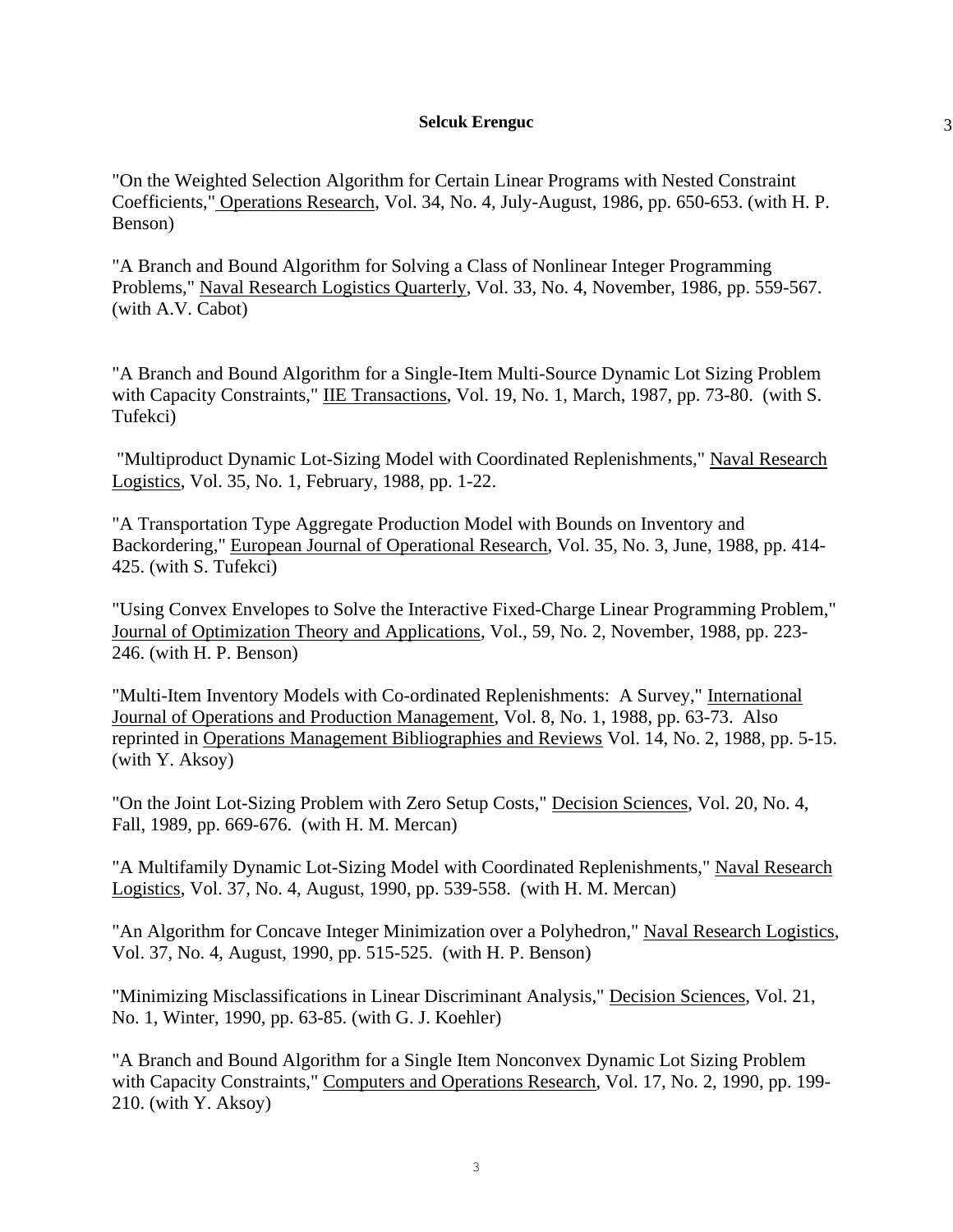"Survey of Mathematical Programming Models and Experimental Results for Linear Discriminant Analysis," Managerial and Decision Economics, Vol. 11, No. 4, 1990, pp. 215-225. (with G. J. Koehler)

" A Note on Adapting Methods for Continuous Global Optimization to the Discrete Case," Annals of Operations Research, Vol. 25, 1990, pp. 243-252. (with H.P. Benson and R. Horst)

"An Algorithm for Indefinite Integer Quadratic Programming," Computers and Mathematics with Applications, Vol. 21, No. 6/7, 1991, pp. 67-76. (with H. P. Benson)

"Solving Time/Cost Trade-off Problems with Discounted Cash Flows Using Generalized Benders Decomposition," Naval Research Logistics, Vol. 40, No. 1, 1993, pp. 25-50. (with S. Tufekci and C. Zappe)

"A Multi-Family Dynamic Lot-Sizing Problem with Coordinated Replenishments: A Heuristic Procedure," International Journal of Production Research, Vol. 31, No. 1, 1993, pp. 173-189. (with H. M. Mercan)

"Project Scheduling Problems: A Survey," International Journal of Operations and Production Management, Vol. 13, No. 11, 1993, pp. 80-91. (with O. Icmeli and C. Zappe)

"A Polynomial Algorithm for a Multi-Item Capacitated Production Planning Problem," Operations Research Letters, Vol. 13, No. 5, 1993, pp. 287-293. (with M. Denizel-Sivri)

"A Branch and Bound Procedure for Setup Problems on Flexible Manufacturing Systems," Production and Operations Management, Vol. 2, No. 4, 1993, pp. 289-305. (with M. Denizel-Sivri)

"A Tabu Search Adaptation to Resource Constrained Project Scheduling Problem with Discounted Cash Flows," Computers and Operations Research, Vol. 21, No. 8, 1994, pp. 841- 854. (with O. Icmeli)

"Multiple Stage Production Planning Research: History and Opportunities". International Journal of Operations and Production Management, Vol. 16, No. 6, 1996, pp. 25-40. (with N. C. Simpson)

"A Branch and Bound Procedure for the Resource Constrained Project Scheduling Problem with Discounted Cash Flows." Management Science, Vol. 42, No. 10, 1996, pp. 1395-1408. (with O. Icmeli)

"Convex Envelope Results and Strong Formulations for a Class of Integer and Mixed Integer Problems," Naval Research Logistics, Vol. 43, No. 4, 1996, pp. 503-518. (with M. Denizel-Sivri and H. Sherali)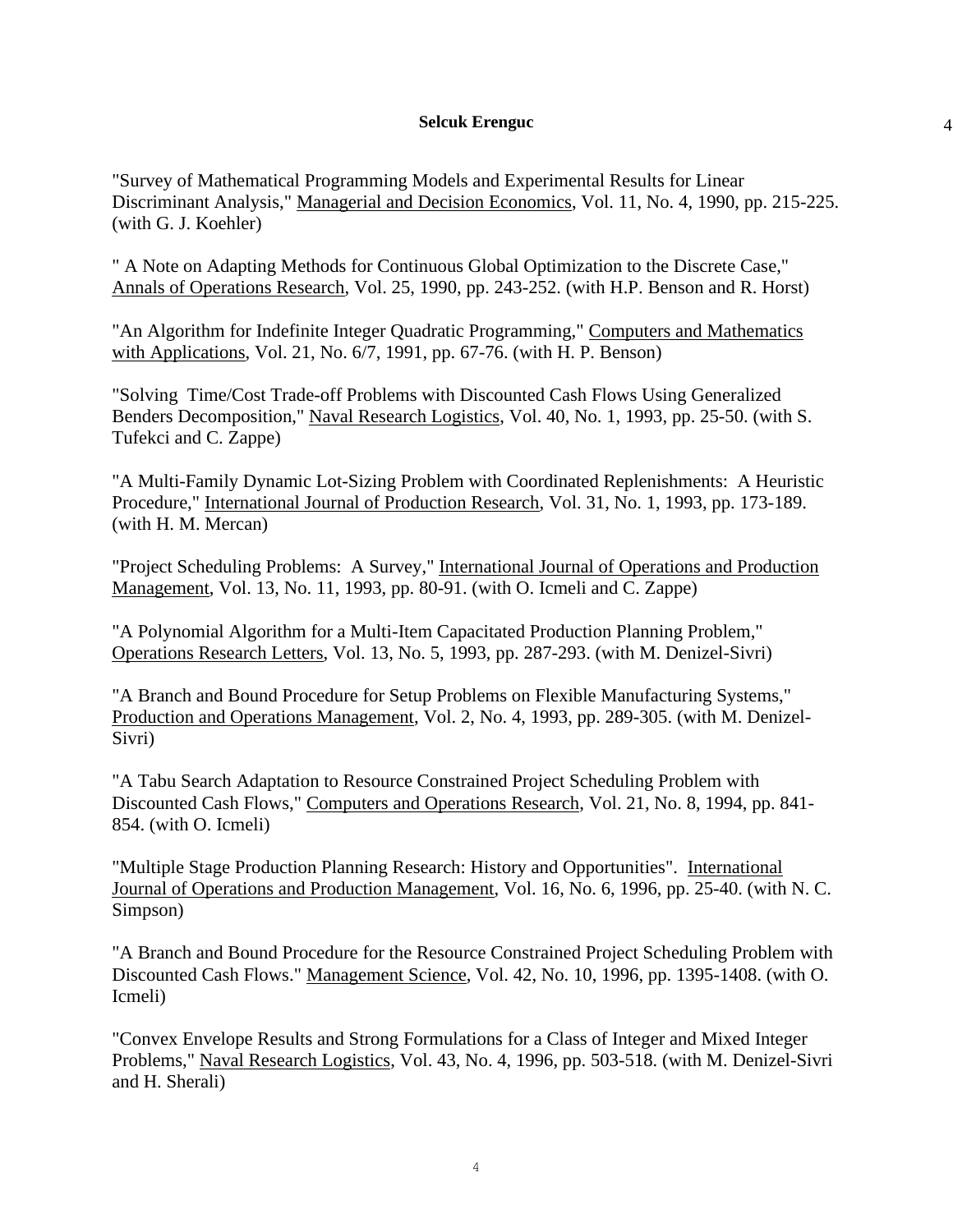5

"The Resource Constrained Time/Cost Tradeoff Project Scheduling Problem with Discounted Cash Flows," Journal of Operations Management, Vol. 14, No. 3, 1996, pp. 255-275. (with O. Icmeli)

"Dynamic Lot Sizing with Setup Cost Reduction," European Journal of Operational Research, Vol. 100, 1997, pp. - 537 -549. (with M. Denizel and H. P. Benson)

"Exact Solution Procedures for a Class of Production Planning Problems in Flexible Manufacturing Systems," Computers and Operations Research, Vol.24, No. 11, 1997, pp. 1043- 1055. (with M. Denizel-Sivri)

" Resource Constrained Project Scheduling Problem with Multiple Crashable Modes: A Heuristic Procedure", European Journal of Operational Research, Vol. 107, 1998, pp. 250-259. (with T. Ahn)

"A Methodology for Integrating cell Formation and Production Planning in Cellular Manufacturing," Annals of Operations Research, Vol.77, 1998, pp. 1 – 21. (with J. Schaller and A. Vakharia)

"Improved Heuristic Methods for Multiple Stage Production Planning," Computers and Operations Research, Vol. 25, No: 7-8, 1998, pp. 611-623. (with N. C. Simpson)

"Optimization Based Audit Planning: A Spreadsheet Modeling Approach," Internal Auditing, July – August 1998, pp. 16–23. (with N. S. Erenguc)

"Integrated Production/Distribution Planning in Supply Chains: An Invited Review," European Journal of Operational Research, Vol. 115, 1999, pp. 219-236. (with N. Simpson and A. Vakharia)

"Integrating Quality as a measure of Performance in Resource-Constrained Project Scheduling Problems," Project Scheduling: Recent Models, Algorithms and Applications, Ed., Jan Weglarz, Kluwer Publishing, 1999 (with O. Icmeli-Tukel).

"A mathematical Approach for Integrating the Cell Design and Production Planning Decision," International Journal of Production Research, Vol. 38, No:16, 2000,pp. 3953-3971 (with J. Schaller and A. Vakharia).

"Modeling the Order Picking Function in Supply Chain Management Systems: Formulation, Implementation and Insights," IIE Transactions, Vol. 32, No:2, 2001, pp. 119-130 (with N. C. Simpson).

" Resource Constrained Project Scheduling Problem with Multiple Crashable Modes: An Exact Solution Method," Naval Research Logistics, Vol.48, 2001, pp.107-127 (with T. Ahn and D. G. Conway).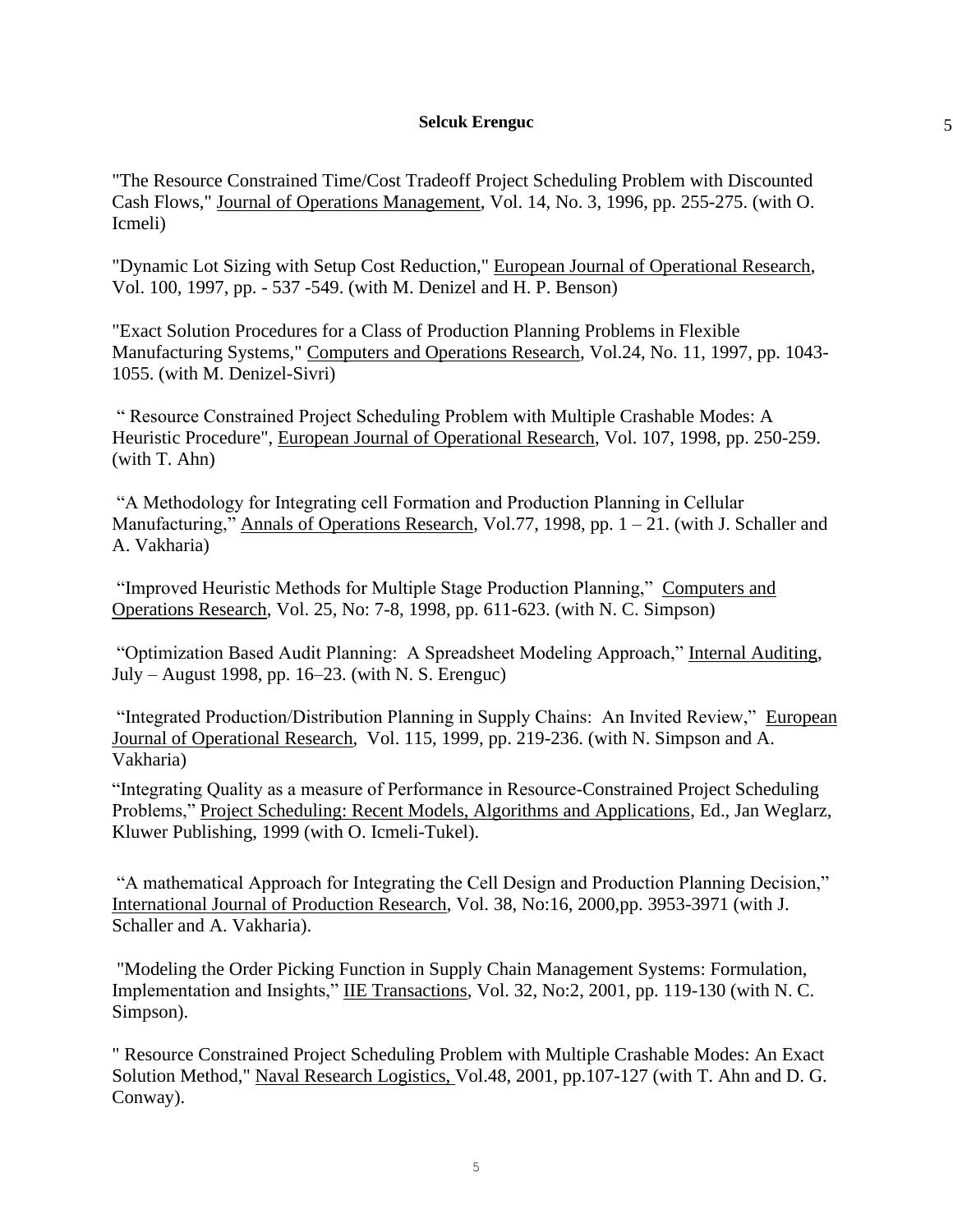6

"Tool Capacity Planning in Semi-Conductor Manufacturing," Computers and Operations Research, Vol.30, No:9, 2003, pp.1349-1366 (with B. Catay and A. Vakharia).

" Outsourcing Inventory Management Decisions in Healthcare: Models and Applications," European Journal of Operational Research, Vol. 154, No:1, 2004 pp. 271-290 (with L. Nicholson and A. Vakharia).

"Capacity Allocation with Machine Duplication in Semi-Conductor Manufacturing." Naval Research Logistics, Vol. 52, No. 7, 2005, pp. 659-667 (with B. Catay and A. Vakharia).

" Modeling Multiple Stage Manufacturing Systems with Generalized Costs and Capacity Issues," Naval Research Logistics, Vol. 52, No. 6, 2005, pp. 560-570 (with N.C. Simpson).

"A Methodology for Component Grouping and Printed Circuit Board Scheduling in an Openshop Manufacturing Environment," International Journal of Advanced Manufacturing Technology, Vol. 29, 2006, pp. 980-989(with B. Catay and A. Vakharia).

"Resource-Constrained Project Scheduling Problem: A Hybrid Neural Approach, Perspectives in Modern Scheduling, Eds. Jan Weglarz and Joanna Jozefowska, 2006 (with A. Agarwal and S. Colak).

"Provider Selection and Task Allocation Issues in Networks with Different QoS Levels and All You Can Send Pricing," Decision Support Systems , Vol.43, No.2, 2007, pp.375-389 (with N. Kasap and H. Aytug).

"Optimal Requirement Allocation Among Quantity-Discount Quoting Suppliers," Operations Management Research, Vol.1, No.1, 2008, pp. 53-60 (with Gerard Burke and Asoo Vakharia).

" A Neurogenetic Approach for the Resource-Constrained Project Scheduling Problem," Computers and Operations Research, Vol. 38, No.1, pp. 44-50, January 2011, (with A. Agarwal and S. Colak)

" Multi-Mode Resource-Constrained Project Scheduling Problem with Renewable Resources: New Solution Approaches," Journal of Business and Economics Research, Vol 11, No. 11, pp. 455-467,2013 (with A. Agarwal and S. Colak)

"Metaheuristic Methods," Handbook of Project Management and Scheduling, Volume 1, pp. 57- 74, 2015, editors: Christoph Schwindt and Jurgen Zimmerman (with A. Agarwal and S. Colak)

"A Changing Management Education Landscape ushers in an Era of Programme Innovation, EFMD Global Focus Special Supplement, Volume 9, Issue 02, pp. 26 – 29, 2015, (with Bertrand Guillotin and Ana Portocarrero)

" A Branch-and-Bound Algorithm for the Concave Cost Supply Problem," International Journal of Production Research, Vol 54, No.13, pp. 3943- 3961, 2016, (with Arda Yenipazarli and Harold P. Benson )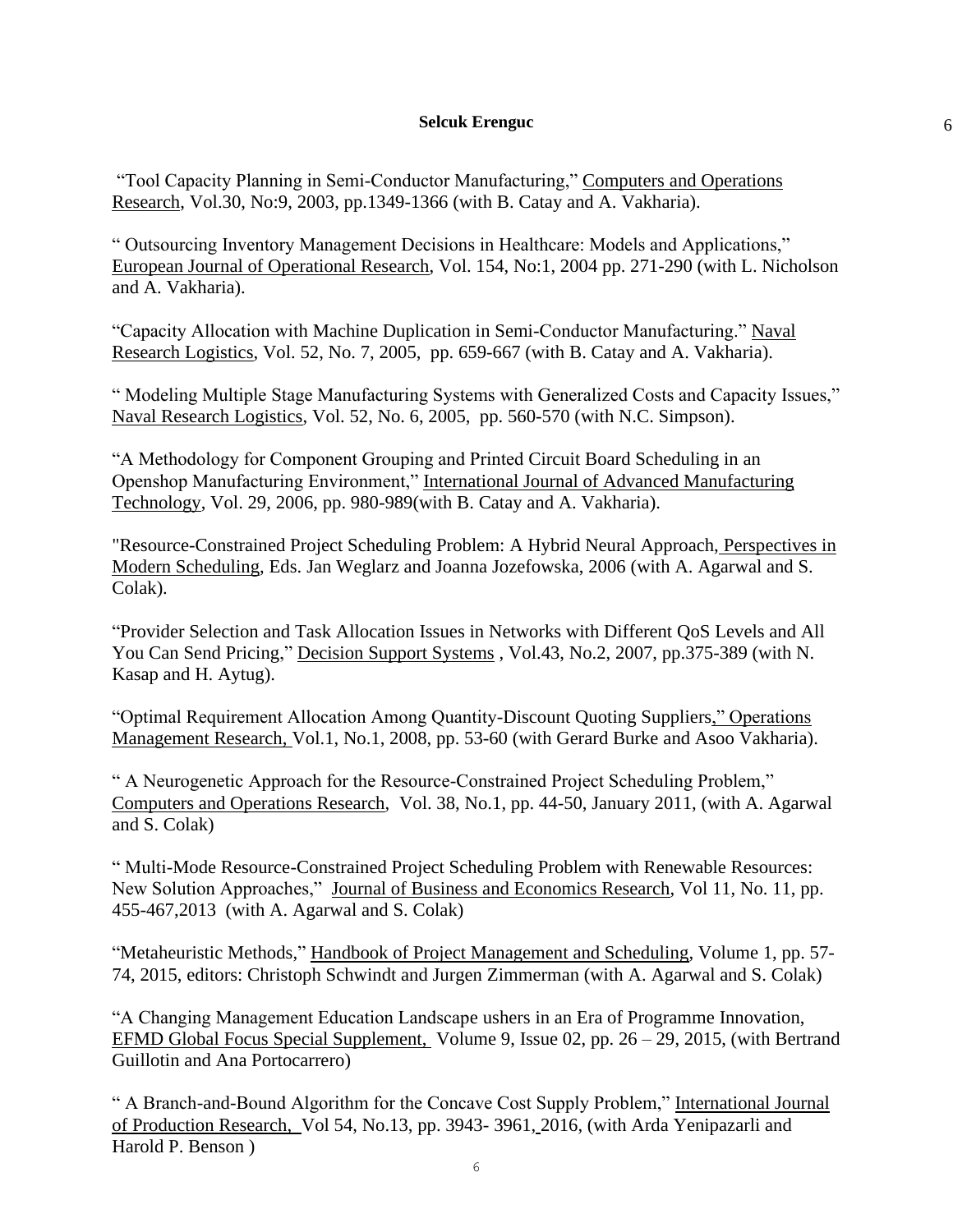7

["Advance selling to strategic consumers,](https://ideas.repec.org/a/spr/comgts/v13y2016i4d10.1007_s10287-016-0264-3.html)" [Computational Management Science,](https://ideas.repec.org/s/spr/comgts.html) Springer, vol. 13(4), pp. 597-626, October,2016 ( with Michelle M. H. Şeref & Onur Şeref & Aydın Alptekinoğlu)

## **Publications in Refereed Proceedings:**

"Fixed Charge Transportation Problems and Equivalent Integer Programming," Proceedings, 12th Annual Meeting, American Institute for Decision Sciences, Vol. 2, November, 1980, pp. 123-125. (with A. V. Cabot)

"An Algorithm for a Single Item Multi- Source Dynamic Lot Sizing Problem with Capacity Constraints," Proceedings, 16th Annual Meeting, American Institute for Decision Sciences, November 1984, pp. 695-699. (with S. Tufekci)

"A Branch and Bound Algorithm for a Multi-Product Dynamic Lot Sizing Model with Individual and Joint Setup Costs," Proceedings, 1985 Annual Meeting, American Institute for Decision Sciences, Las Vegas, Vol. 1, November, 1985, pp. 434-436.

"On A Class of Capacitated Dynamic Lot Sizing Problems," Proceedings, 1987 Annual Meeting, Decision Sciences Institute, Boston, Vol. 2, November, 1987, pp. 669-670. (with Y. Aksoy)

"A Multi-Family Capacitated Dynamic Lot-Sizing Model With Coordinated Replenishments," Proceedings, 1988 Annual Meeting, Decision Sciences Institute, Las Vegas, Vol. 2, November, 1988, pp. 1130-1132. (with H. M. Mercan)

"A Multi-Family Capacitated Dynamic Lot-Sizing Model with Coordinated Replenishments: A Heuristic Procedure," Proceedings, 1989 Annual Meeting, Decision Sciences Institute, New Orleans, Vol. 2, November, 1989, pp. 974-976. (with H. M. Mercan)

"Production Planning in A Flexible Manufacturing Environment," Proceedings, 1991 Annual Meeting, Decision Sciences Institute, Miami, pp. 1206-1208. (with M. Denizel-Sivri)

"An Improved Heuristic for Multiple Level Lot Sizing," Proceedings,1993 Annual Meeting of the Decision Sciences Institute, Boston, 1993, (with N. C. Simpson)

" The Resource Constrained Project Scheduling Problem with Multiple Crashable Modes: A Heuristic Procedure," Proceedings, The Fifth International Workshop in Project Management and Scheduling, Poznan, Poland, 1996, pp. 23-26. (with T. Ahn)

" Cell Design under Time-Varying Demand: Integrating Cell Formation and Production Planning," Proceedings, 1996 Annual Meeting of the Decision Sciences Institute, Orlando, 1996, pp. 1267-69. (with J. E. Schaller and A. Vakharia)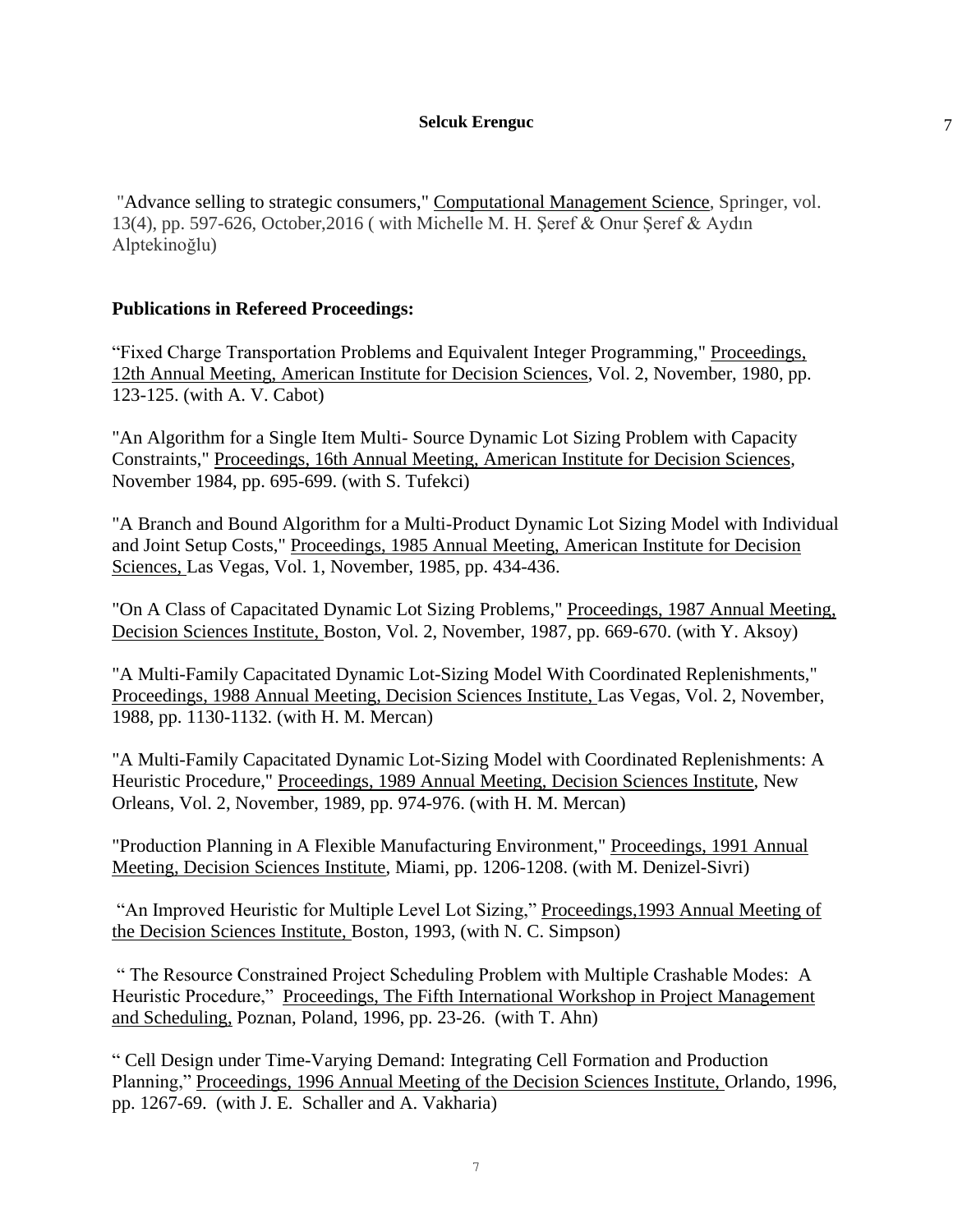8

" Using Quality as a Measure of Performance in Constrained Project Scheduling," Proceedings, The Sixth International Workshop in Project Management and Scheduling, Istanbul, Turkey, 1998, pp. 54-57. (with O. Icmeli Tukel)

" Planning and Controlling Multiple Interdependent Projects: A Case Study," Proceedings, The Sixth International Workshop in Project Management and Scheduling, Istanbul, Turkey, 1998, p. 31. (with H. Demirkan).

" Resource Constrained Project Scheduling: The Augmented Neural Network Approach", extended abstract, Proceedings of the 9th International Workshop in Project Management and Scheduling, Nancy, France, 2004. (with A. Agarwal and S. Colak)

" Non-Greedy Heuristics and Adaptive Metaheuristics for the Multi-Mode Resource-Constrained Project-Scheduling Problem with Renewable Resources", extended abstract, Proceedings of the 10th International Workshop in Project Management and Scheduling, Poznan, Poland, 2006. (with A. Agarwal and S. Colak)

" The Resource Constrained Project Scheduling with Multiple Crashable Modes: A Heuristic Approach," *Abstract in INFORMS conference proceedings,* San Francisco, 2005. (with A. Agarwal and S. Colak)

## **Papers Presented at Professional Meetings**

More than 60 papers presented at professional meetings

## **Book Review**

"Elements of Simulation," Morgan, Byron J.T., Interfaces, Vol. 18, No. 3, May-June, 1988, pp. 120-121.

# **GRANTS**

Project leader, SAP Software Grant, worth \$1,200,000, 1998

## **PROFESSIONAL ACTIVITIES**

Member, INFORMS,DSI Associate Editor, Journal of Operations Management ( 1995 to 2002) Editorial Advisory Board, Journal of Operations Management (2002- 2010 ) Associate Editor, Naval Research Logistics (1989 to 2003) Area Editor, Production and Operations Management (1997 to 2003 ) Special Issue Co-Editor, Naval Research Logistics ( 1987 – 1988) Special Issue Co-Editor, Managerial and Decision Economics (1989-1990) Special Issue Editor, Journal of Operations Management (1988-1989, 1993-1994)